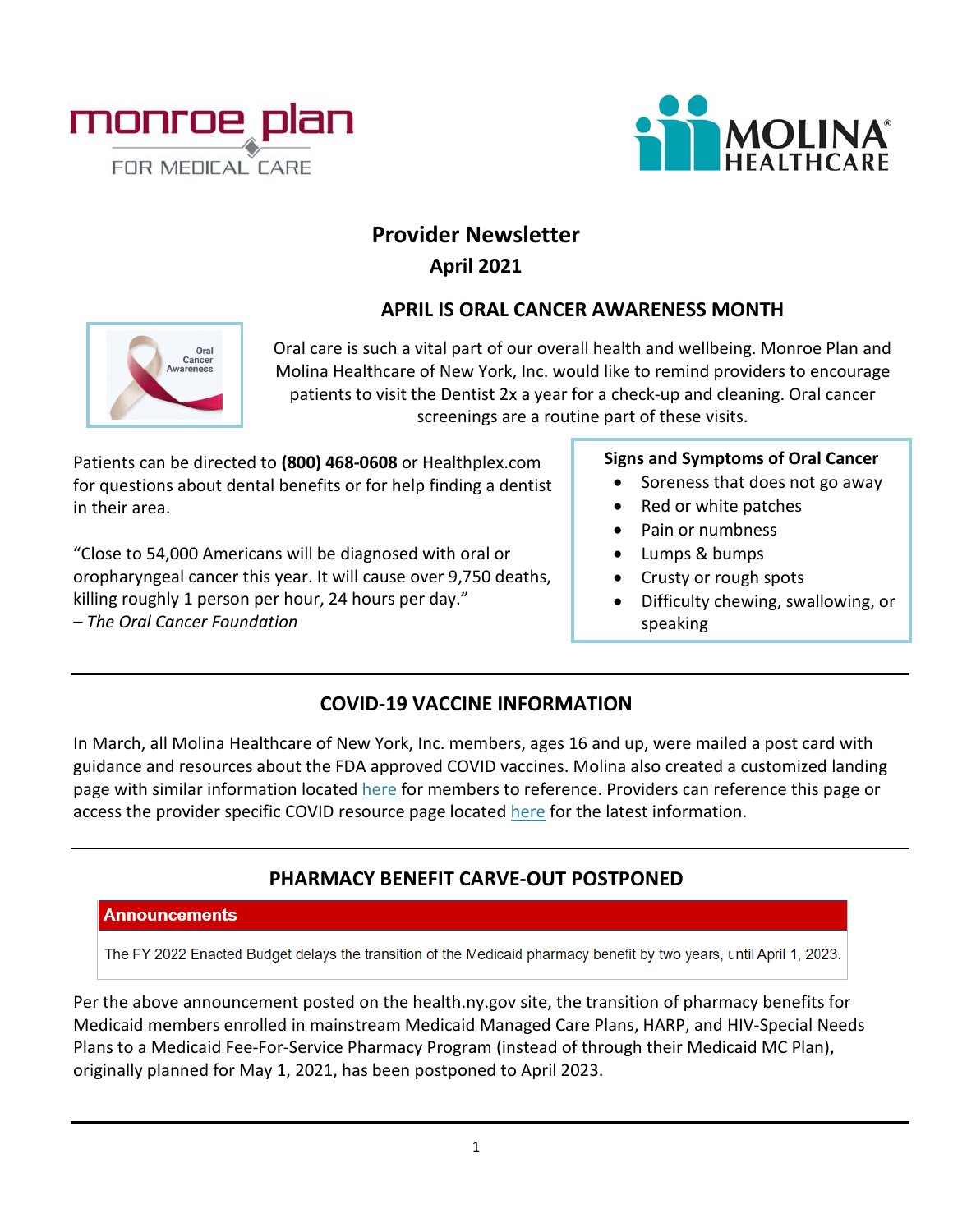### **MAKING THE CASE FOR 90 DAY REFILLS**

There are compelling practical, cost, and outcome-based reasons to write new scripts for patients to allow for 90-day refills. Writing for 90-day refills for allowable medications:

- 1. Reduces access barriers for patients
- 2. Increases adherence to medications
- 3. Contributes to significant increases in quality scores (*see example below*).



*Quality Metric Improvements after implementation of Retail 90 day-day Medication Fills (Source: YourCare Health Plan)*

*Antidepressant Medication Management Composite Score*  2018: 42.15% 2019: **53.71%** NYS 90th %tile: 46.33%

*Result: Increased 11 Percentage Points and Exceeded NYS 90th Percentile*

# **COVID-19 IMPACT:**

### **MENTAL HEALTH, SUBSTANCE USE DISORDERS, SEXUALLY TRANSMITTED and HIV INFECTIONS**

April is Stress, Alcohol, and STI Awareness Month. It is worth noting that Monroe Plan's IPA Network has seen an increase in the use of services including counseling and addiction treatment, as well as a significant rise in STI's and new HIV diagnosis. There is also clear evidence that the pandemic has affected the community member's willingness to engage in care with their physicians when they are feeling unwell.

In a report from the New York State Health Department (*Feb 2021*) Monroe County reported a 77% increase in cases of gonorrhea in 2020 compared with 2019 – the highest countywide increase in the state, and Erie County was second with a 56% increase.

Please remember to screen your patients for depression, substance use disorder, STI's and HIV. NYS Public Health Law **mandates** that providers offer HIV testing to all patients age 13 or older receiving primary care services at an outpatient clinic or primary care services from a physician, physician assistant, nurse practitioner or midwife. HIV testing no longer requires written informed consent from the patient.

If your practice would like support or guidance navigating these health concerns, please reach out to [providerrelations@monroeplan.com.](mailto:providerrelations@monroeplan.com) In addition, Monroe Plan for Medical Care has Licensed Mental Health, Social Work and Registered Nurse Case Managers to support you and your patients. Please email [cmtriage@monroeplan.com](mailto:cmtriage@monroeplan.com) .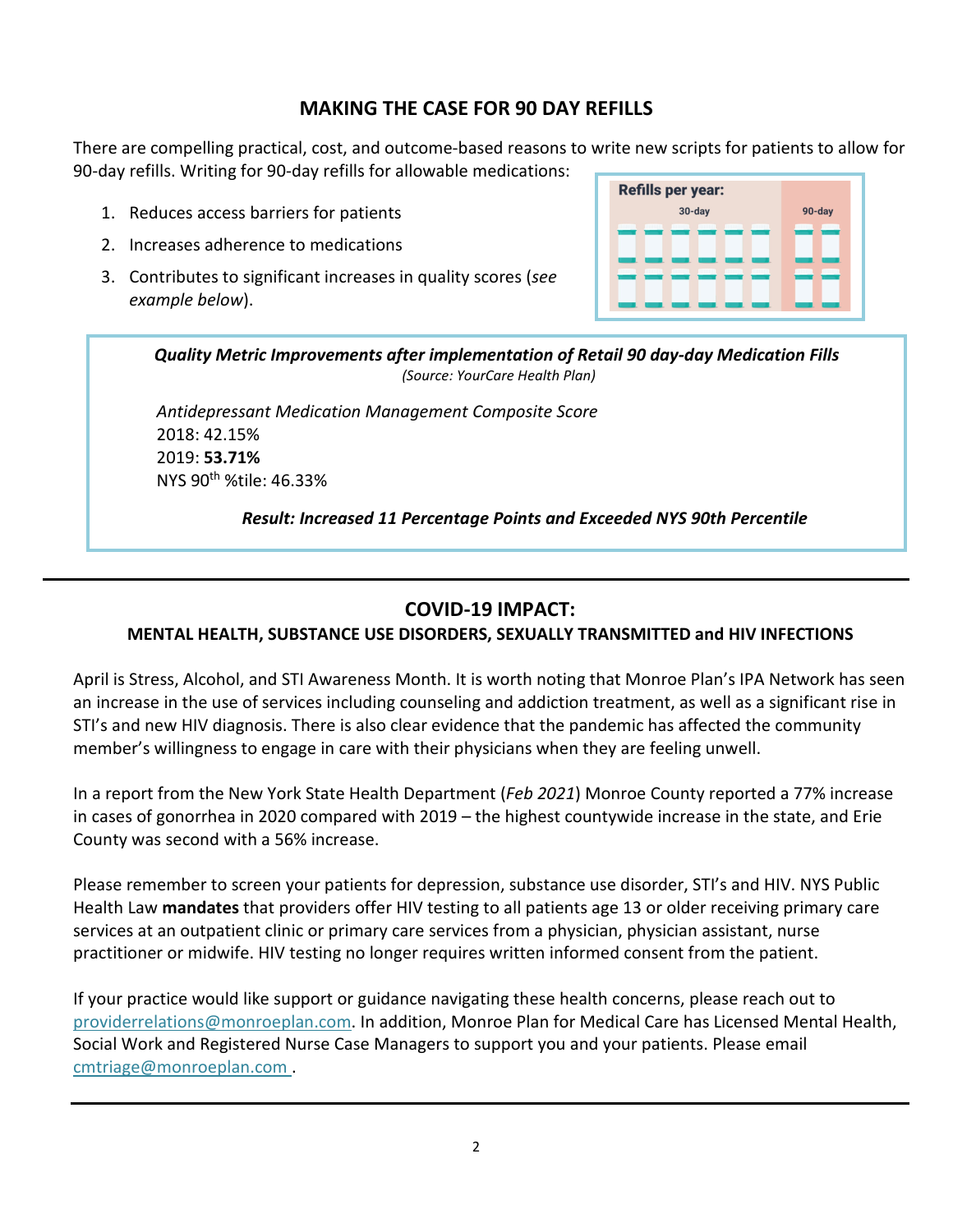# **MEDICAID MANAGED CARE NETWORK: PROVIDER ENROLLMENT**



The 21st Century Cures Act requires all Medicaid Managed Care and Children's Health Insurance Program network providers to be enrolled with State Medicaid programs no later than January 1, 2018. Providers must enroll and remain actively enrolled to remain in the Medicaid Managed Care provider network.

The New York State Medicaid provider enrollment process ensures appropriate and consistent screening of providers and improves program integrity. To enroll, go to [Provider Index,](https://www.emedny.org/info/ProviderEnrollment/index.aspx) navigate to your provider type, and then print and review the instructions and enrollment form. Additional resources include a Provider [Enrollment Guide](https://www.emedny.org/info/ProviderEnrollment/enrollguide.aspx) and the [How Do I Do It?](https://www.emedny.org/info/ProviderEnrollment/HowDoIDo.pdf) resource guide.

#### **HELPFUL HINTS FOR ENROLLMENT FORMS**

#### **Unsure which form to use? See the descriptions of frequently used Monroe Plan forms below:**

**Practitioner Enrollment Application –** Use this form when enrolling brand new providers to the health plan. Examples: Audiologists, Diabetic Educators, Podiatrists, Medical Doctor, Midwives, Chiropractors, Occupational Therapists, Optometrists, Oral Surgeons, Osteopathic Doctors, Physical Therapists, Speech Pathologists, and Pain Management Physicians.

**Non - Credentialed Application –** Use this form when enrolling providers who do not require credentialing. Examples: Nurse Practitioners, Physician Assistants, CRNA, Registered Dietician, Emergency Room Physicians, Pathologists, Anesthesiologist, and Hospitalists.

**Demographic Change Form –** Use this form when an update needs to be made for an existing group, facility, or individual practitioner. These updates could include: Name Changes, TIN Changes, Additional Locations, Terminations, Remit Changes, Sponsoring MD Changes, etc.

### **LEAD SCREENING FOR CHILDREN**

**\_\_\_\_\_\_\_\_\_\_\_\_\_\_\_\_\_\_\_\_\_\_\_\_\_\_\_\_\_\_\_\_\_\_\_\_\_\_\_\_\_\_\_\_\_\_\_\_\_\_\_\_\_\_\_\_\_\_\_\_\_\_\_\_\_\_\_\_\_\_\_\_\_\_\_\_\_\_\_\_\_\_\_\_\_\_\_\_\_**

Lead Screening for Children is an important pediatric quality measure and is also part of the ongoing New York State Performance Improvement Project. [New York State Public Health Law and Regulations](https://regs.health.ny.gov/volume-1a-title-10/content/part-67-lead-poisoning-prevention-and-control) require health care providers to:

- Test all children at age 1 year and again at age 2 with a blood lead test.
- Assess all children ages 6 months to 6 years at every well child visit for risk of lead exposure and obtain a blood lead test if there is a positive response to ANY of the questions in [Does Your Child](https://www.health.ny.gov/publications/6670.pdf)  [Need a Lead Test?](https://www.health.ny.gov/publications/6670.pdf)
- Report point-of-care blood lead test results to the NYS DOH in accordance with [guidance.](https://www.health.ny.gov/environmental/lead/laboratories.htm)
- Provide parent or guardian of the child the result of the blood lead test. What Your Child's Blood [Lead Test Means](https://www.health.ny.gov/publications/2526.pdf) is a helpful resource to provide with the test results.
- Provide anticipatory guidance to all parents or guardians of children as part of routine care, which may include the [Lead Poisoning is a Danger for Every Baby and Child.](https://www.health.ny.gov/publications/2594.pdf)

For more information, please visi[t https://www.health.ny.gov/environmental/lead/health\\_care\\_providers/](https://www.health.ny.gov/environmental/lead/health_care_providers/)